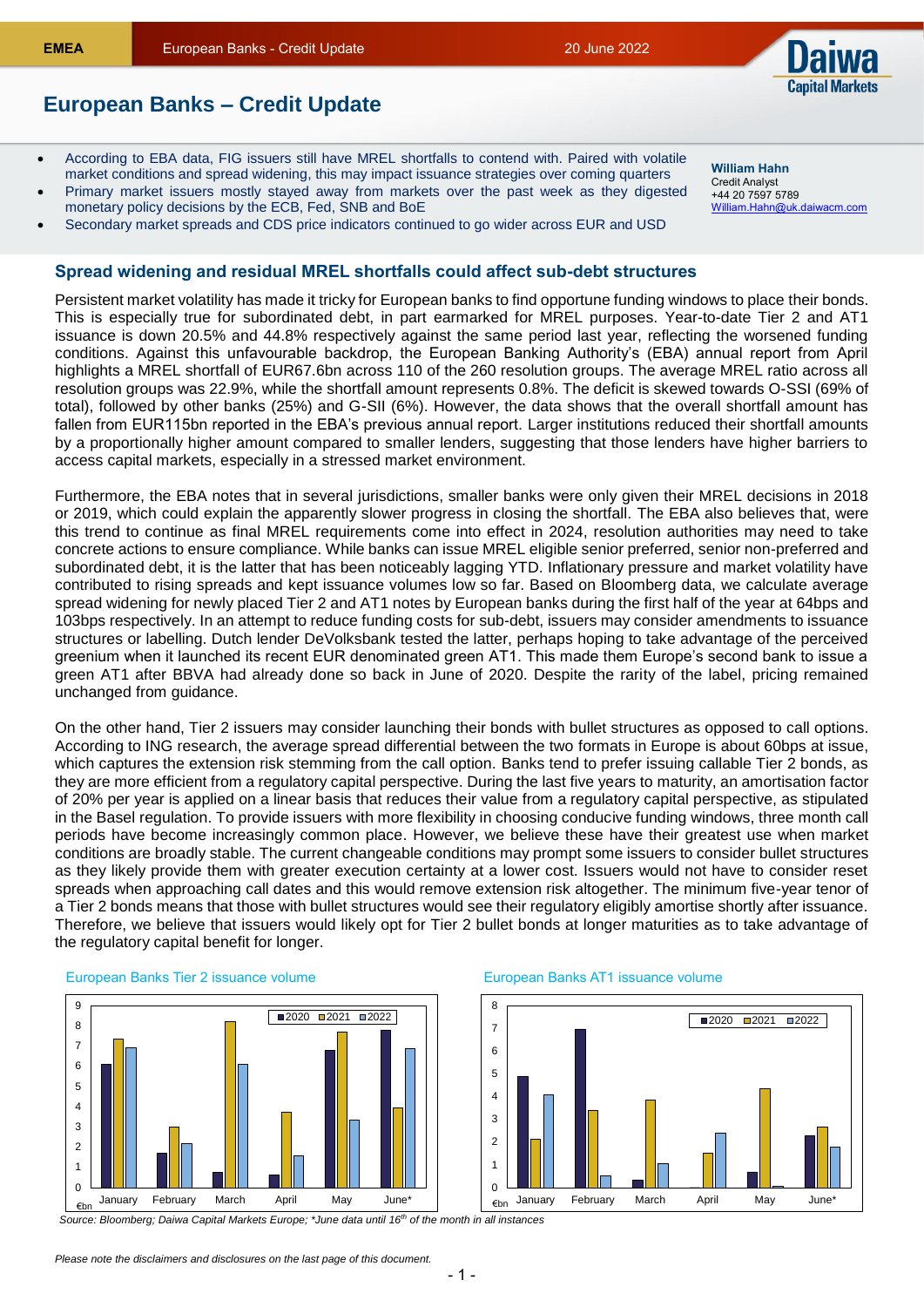

## **Primary and secondary markets**

European **primary market** issuance for SSAs stood at EUR2bn over the course of last week, well below market expectations of EUR10bn-14bn. FIG supply of EUR0.75bn was also below the weekly forecast amount of EUR7.5bn-12bn. The total 2022 year-to-date FIG volume of EUR305bn is 29% ahead of last year's issuance volume. SSA volumes, however, remain behind last year's level, down 28.5% at EUR327bn. For the current week, survey data suggest SSA volumes will range between EUR11bn-15.5bn and FIGs are expected to issue EUR6.5bn-11bn.

Last week's market conditions deteriorated on the back of the prior week's ECB's Governing Council meeting that set out plans for monetary policy normalisation, as well as a further increase in US inflation to a 40-year high. Only few **SSAs** entered the market given this backdrop and the **European Financial Stability Facility (EFSF)** was one of them. Despite the challenging market conditions, the issuer may have been emboldened by a recent credit upgrade from Moody's that lifted the issuer's rating to 'Aaa' from 'Aa1'. However, the EUR2bn, 10-year note only priced flat to offering at MS+1bps as order book reached just EUR2.7bn. Compared to previous subscription levels for EFSF bonds this is considered low. The EFSF's previous bond issued in March managed to tighten pricing by 2bps from IPT. **Rentenbank** issued the only other SSA bond last week with its NZD300m Kauri offering also pricing flat to guidance. No information on book building was shared however, the bond size was eventually set at double the NZD150m minimum stipulated by the issuer.

### (Table 1) Key Transactions

| <b>Bank</b>               | Rank            | <b>Maturity</b><br><b>Amount</b> |                  | <b>Final Spread</b><br>(bps) | IPT (bps) | <b>Book Orders</b> |  |
|---------------------------|-----------------|----------------------------------|------------------|------------------------------|-----------|--------------------|--|
| <b>SSA</b><br><b>EFSF</b> | Sr. Unsecured   | EUR <sub>2</sub> bn              | 10Y              | $MS + 1$                     | $MS + 1$  | >EUR2.7bn          |  |
| Rentenbank                | Sr. Unsecured   | NZD300m                          | 7Y               | $MS + 39$                    | $MS + 39$ | n.a.               |  |
| <b>FIG (Subordinated)</b> |                 |                                  |                  |                              |           |                    |  |
| <b>Credit Suisse</b>      | AT <sub>1</sub> | USD1.65bn                        | PNC <sub>5</sub> | 9.75%                        | 9.75%     | n.a.               |  |

*Source BondRadar; Bloomberg;*

Last Monday's market sell-off and mid-week monetary policy meetings by the Fed and the BoE meant that **FIG** issuers perceivably had few opportune funding windows. Only **Credit Suisse** braved conditions and accessed markets for a USD1.65bn AT1. The PNC5 note was issued to replace its existing USD1.5bn AT1 that has an end-July call date. Guidance on the new bonds coupon was 9.75%, which was above the 7.125% on the bond that it was intended to replace and well above the 4.5% Credit Suisse paid back in late 2020 when it last issued a USD denominated AT1. Credit Suisse's concession on the deal is thought to be around 75bps and the issuer will likely be pleased to have completed the transaction given the difficult market conditions as well as the negative news flow surrounding the issuer. Other recent USD AT1's by European lenders landed considerably tighter. Julius Baer priced its USD400m, PNC5.5 AT1 at 6.875% while SEB's USD500m note priced at 6.873%.

**Secondary markets** remained volatile and went wider for EUR and USD. CDS indices on European senior (119bps) and subordinated financials (224bps), as measured by iTraxx benchmarks, priced +/-0bps and +15bps against the previous week's levels, close to one-year highs.

In the US, the Federal Open Market Committee (FOMC) ratified the market expectation of a 75bps rate hike to a range of 1.50-1.75% and suggested that additional increases would be implemented in the months ahead. Chair Powell noted in his press conference that a change of 50bps or 75bps is likely in July. Meanwhile, in the UK the BoE's Monetary Policy Committee (MPC) raised the benchmark rate by 25bps for the fifth consecutive time to 1.25%. The BoE noted that it would act forcefully if needed to prevent high inflation becoming more persistent. Looking ahead, in France the recent parliamentary election results in which President Macron's group lost its majority had only a modest impact on OATs while Christine Lagarde's speech today to the European Parliament today will be closely monitored for any signals on potential rate hikes as well as the ECB's plans for an anti-fragmentation tool in the EU.

Weekly average EUR spreads were wider once more across payment ranks with SP (+8.4bps), SNP (+11.3bps) and Tier 2 (+19.6bps). USD average spreads were also tighter week-on-week, with SP (+1.6bps), SNP (+2.3bps) and Tier 2 (+11bps). Based on Bloomberg data, 73% of FIG tranches and 22% of SSA tranches issued in June quoted wider than launch.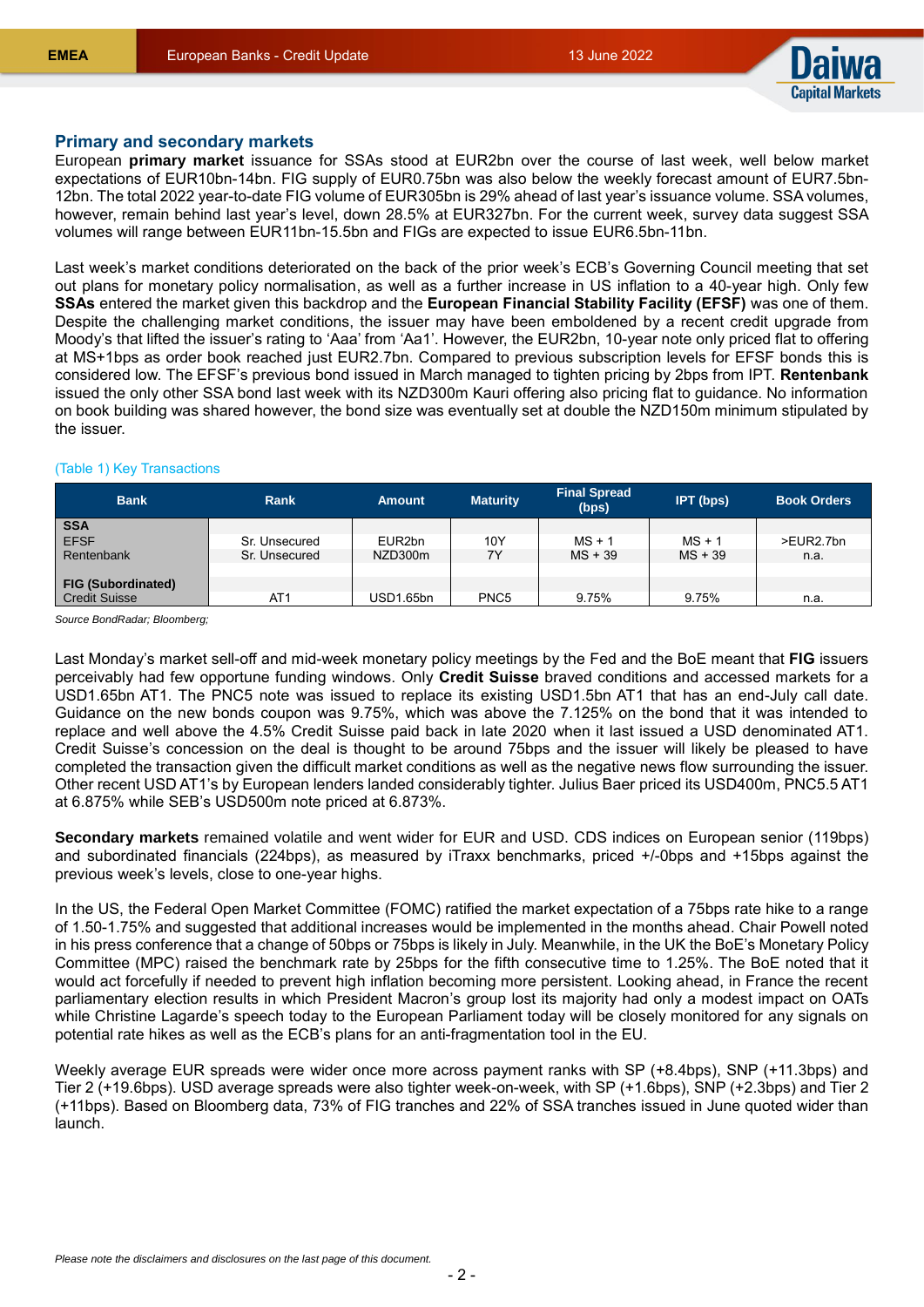

## **Western European Banks EUR Spreads and Yields**

## Aggregate EUR Z-spread LTM (bps) Multiples (x)



*Source: Bloomberg, Daiwa Capital Markets Europe. SP = Senior Preferred/Senior OpCo; SB = Senior Non- Preferred/ Senior HoldCo; T2= Tier 2; AT1 = Additional Tier 1. All figures based on Z to worst spread of public benchmark issuances.*

## Selected Names

|                  | Sr Preferred/Sr OpCo |       |       |                 |        | Sr Non-Preferred/Sr HoldCo |       |       |                 |       | Tier <sub>2</sub> |       |       |                 |       |  |
|------------------|----------------------|-------|-------|-----------------|--------|----------------------------|-------|-------|-----------------|-------|-------------------|-------|-------|-----------------|-------|--|
|                  | Dur.                 | Yield | Z     | $Z$ 5D $\Delta$ | Z YTD  | Dur.                       | Yield | Z     | $Z$ 5D $\Delta$ | Z YTD | Dur.              | Yield | Z     | $Z$ 5D $\Delta$ | Z YTD |  |
| Commerz          | 3.6                  | 3.1   | 96.8  | 6.9             | 65.5   | 3.4                        | 3.6   | 155.8 | 13.7            | 99.9  | 3.5               | 4.9   | 273.6 | 17.4            | 115.1 |  |
| <b>Barclays</b>  | 1.9                  | 2.1   | 26.7  | $-0.3$          | 1.7    | 3.5                        | 3.3   | 159.8 | 13.1            | 112.9 | 6.5               | 4.4   | 306.5 | 19.0            | 207.5 |  |
| <b>BBVA</b>      | 3.8                  | 3.0   | 88.4  | 8.1             | 47.7   | 3.4                        | 3.0   | 92.6  | 8.6             | 56.3  | 4.5               | 4.5   | 255.6 | 19.8            | 158.5 |  |
| <b>BFCM</b>      | 3.7                  | 2.9   | 80.3  | 5.8             | 51.4   | 6.7                        | 3.9   | 150.0 | 9.9             | 97.1  | 5.3               | 4.4   | 215.2 | 14.0            | 119.3 |  |
| <b>BNPP</b>      | 2.4                  | 2.7   | 60.2  | 2.7             | 18.8   | 4.7                        | 3.6   | 142.9 | 10.3            | 92.1  | 3.9               | 4.2   | 203.9 | 15.6            | 135.0 |  |
| <b>BPCE</b>      | 3.5                  | 2.8   | 74.8  | 7.3             | 44.3   | 5.1                        | 3.7   | 147.0 | 12.8            | 81.2  | 3.8               | 3.8   | 166.1 | 5.5             | 72.4  |  |
| Credit Ag.       | 3.8                  | 2.3   | 29.4  | 5.6             | 3.9    | 5.4                        | 3.6   | 139.7 | 9.2             | 89.5  | 3.6               | 4.1   | 194.8 | 22.6            | 113.0 |  |
| Credit Sui.      | 5.3                  | 4.7   | 240.5 | 5.0             | 137.5  | 4.7                        | 4.5   | 239.2 | 19.5            | 160.0 |                   |       |       |                 |       |  |
| Danske           | 2.6                  | 2.4   | 66.2  | 11.8            | 39.1   | 3.8                        | 3.4   | 140.0 | 13.1            | 78.8  | 6.9               | 4.8   | 278.8 | 18.4            | 177.6 |  |
| Deutsche         | 2.0                  | 2.2   | 53.4  | 11.0            | 25.7   | 4.3                        | 4.5   | 228.8 | 15.7            | 135.3 | 3.5               | 5.3   | 270.4 | 12.8            | 111.5 |  |
| <b>DNB</b>       | 3.8                  | 2.8   | 78.1  | 8.0             | 22.2   | 6.5                        | 3.7   | 137.5 | 8.3             | 87.2  | 5.3               | 2.8   | 199.2 | 27.8            | 143.6 |  |
| <b>HSBC</b>      | 5.1                  | 3.1   | 83.8  | 2.5             | 53.9   | 4.3                        | 3.6   | 159.7 | 9.4             | 109.8 | 4.1               | 3.9   | 175.0 | 11.5            | 117.7 |  |
| <b>ING</b>       | 1.4                  | 3.6   | 163.2 | 19.8            | $-1.4$ | 4.9                        | 3.6   | 138.1 | 10.0            | 97.9  | 6.5               | 4.5   | 247.8 | 22.7            | 167.3 |  |
| Intesa           | 3.8                  | 2.8   | 95.7  | 10.6            | 62.5   | 3.2                        | 4.0   | 194.1 | 9.8             | 123.1 | 3.8               | 4.6   | 239.6 | 13.4            | 76.7  |  |
| Lloyds           | 2.5                  | 2.4   | 43.4  | 7.3             | 38.3   | 2.3                        | 2.8   | 120.6 | 15.0            | 94.0  | 5.6               | 4.0   | 265.4 | 31.2            | 217.9 |  |
| Nordea           | 4.3                  | 2.8   | 66.3  | 7.5             | 57.8   | 6.2                        | 3.6   | 114.4 | 6.5             | 56.2  | 8.0               | 4.3   |       |                 | 40.9  |  |
| Rabobank         | 3.7                  | 2.4   | 30.7  | 3.9             | 24.5   | 5.5                        | 3.4   | 112.0 | 8.2             | 70.7  | 1.1               | 1.6   | 32.7  | 18.6            | 26.3  |  |
| <b>RBS</b>       | 2.7                  | 3.8   | 166.6 | 6.6             | 133.9  | 5.5                        | 3.4   | 112.0 | 8.2             | 70.7  | 1.1               | 1.6   | 32.7  | 18.6            | 26.3  |  |
| Santander        | 3.4                  | 2.7   | 82.7  | 6.7             | 55.5   | 4.6                        | 3.6   | 147.3 | 10.4            | 91.9  | 4.2               | 4.4   | 216.2 | 15.6            | 125.7 |  |
| San UK           | 2.7                  | 2.5   | 49.4  | 1.5             | 47.0   | 1.9                        | 2.5   | 120.7 | 12.2            | 88.4  | 4.2               | 4.4   | 216.2 | 15.6            | 125.7 |  |
| SocGen           | 4.6                  | 3.1   | 96.1  | 3.9             | 58.4   | 5.3                        | 3.9   | 161.1 | 10.8            | 100.8 | 6.4               | 4.6   | 310.7 | 34.1            | 216.9 |  |
| <b>StanChart</b> | 4.3                  | 2.9   | 73.7  | 5.6             | 42.6   | 4.9                        | 3.9   | 172.9 | 8.8             | 117.7 | 5.6               | 4.9   | 283.7 | 21.0            | 165.9 |  |
| Swedbank         | 4.3                  | 3.0   | 80.2  | 7.5             | 38.7   | 4.6                        | 3.5   | 129.7 | 10.6            | 72.0  | 4.6               | 2.1   | 174.7 | 9.6             | 114.8 |  |
| <b>UBS</b>       | 4.0                  | 3.0   | 82.4  | 4.5             | 60.8   | 4.3                        | 3.5   | 135.8 | 10.3            | 90.4  | 2.6               | 3.8   | 266.3 | 47.5            | 187.0 |  |
| <b>UniCredit</b> | 3.8                  | 4.0   | 195.6 | 10.7            | 134.0  | 4.0                        | 4.6   | 250.9 | 14.1            | 155.5 | 6.3               | 5.9   | 394.1 | 22.2            | 212.3 |  |

*Source: Bloomberg, Daiwa Capital Markets Europe. Dur.= Duration. Yield= Yield to worst (%). Z = Z-Spread to Worst (bps). Z 5D∆ = last 5 days Z-spread net change (bps). Z YTD = year to date Z-Spread net change (bps). Blank cells represent lack of statistically significant data. Figures may not be representative of the whole market.*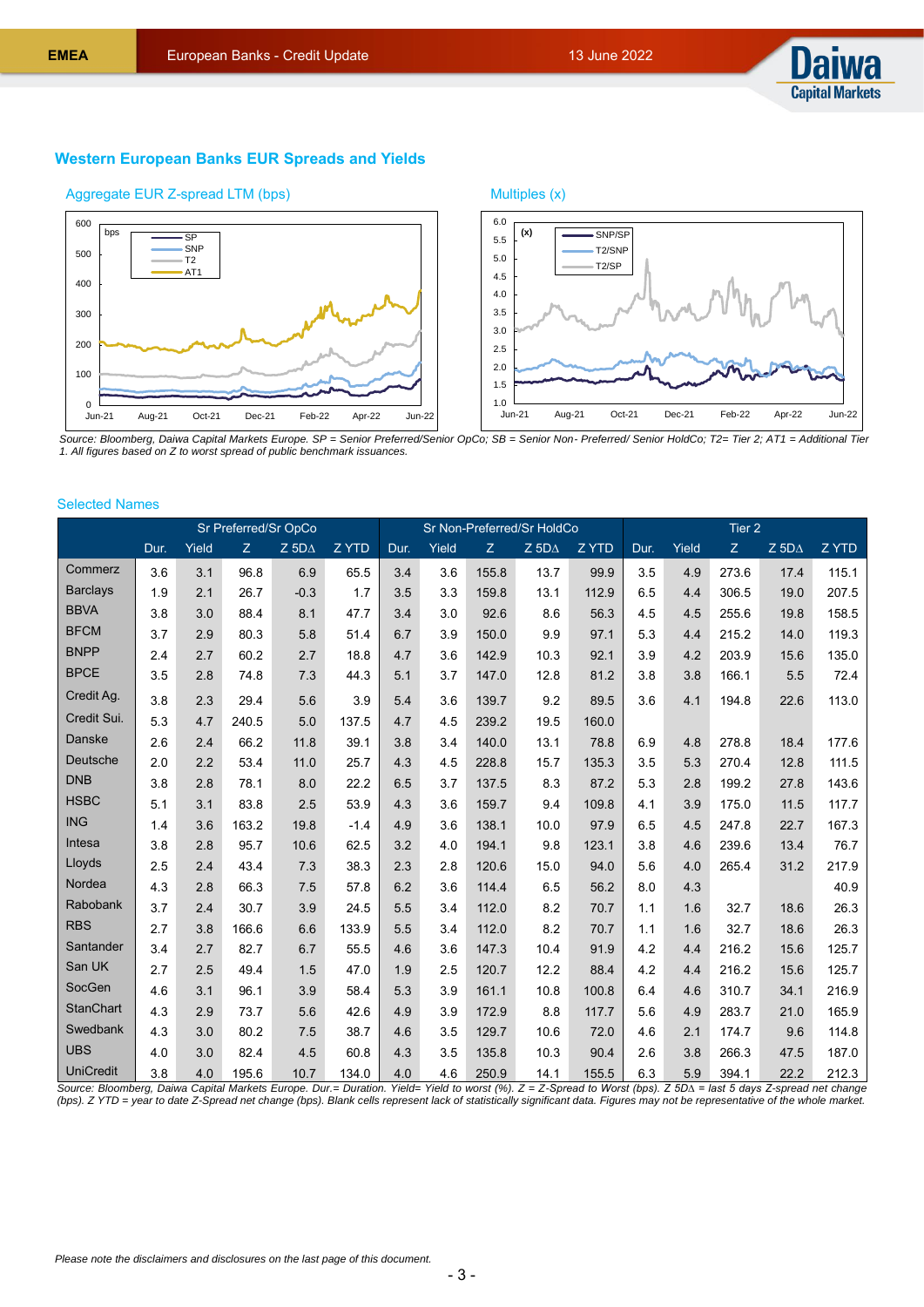

## **Western European Banks USD Spreads and Yields**





*Source: Bloomberg, Daiwa Capital Markets Europe. SP = Senior Preferred/Senior OpCo; SB = Senior Non- Preferred/ Senior HoldCo; T2= Tier 2; AT1 = Additional Tier 1. All figures based on Z to worst spread of public benchmark issuances.*

## Selected Names

|                                                                                                                                                                                      | Sr Preferred/Sr OpCo |       |       |                            |        | Sr Non-Preferred/Sr HoldCo |       |                           |                 |                 | Tier <sub>2</sub> |         |       |                 |                 |  |
|--------------------------------------------------------------------------------------------------------------------------------------------------------------------------------------|----------------------|-------|-------|----------------------------|--------|----------------------------|-------|---------------------------|-----------------|-----------------|-------------------|---------|-------|-----------------|-----------------|--|
|                                                                                                                                                                                      | Dur.                 | Yield | Z     | $Z$ 5D $\overline{\Delta}$ | Z YTD  | Dur.                       | Yield | $\ensuremath{\mathsf{Z}}$ | $Z$ 5D $\Delta$ | Z<br><b>YTD</b> | Dur.              | Yield   | Z     | $Z$ 5D $\Delta$ | Z<br><b>YTD</b> |  |
| <b>Barclays</b>                                                                                                                                                                      | 1.8                  |       |       |                            |        | 4.7                        | 5.3   | 210.3                     | 5.7             | 81.6            | 5.2               | 5.8     | 269.2 | 4.2             | 96.0            |  |
| <b>BFCM</b>                                                                                                                                                                          | 3.7                  | 2.9   | 80.3  | 5.8                        | 51.4   | 4.7                        | 5.3   | 210.3                     | 5.7             | 81.6            | 5.2               | 5.8     | 269.2 | 4.2             | 96.0            |  |
| <b>BNPP</b>                                                                                                                                                                          | 2.4                  | 2.7   | 60.2  | 2.7                        | 18.8   | 4.9                        | 5.2   | 197.4                     | 2.5             | 89.9            | 4.1               | 5.4     | 212.0 | 4.8             | 80.4            |  |
| <b>BPCE</b>                                                                                                                                                                          | 3.5                  | 2.8   | 74.8  | 7.3                        | 44.3   | 4.7                        | 5.4   | 209.2                     | 5.8             | 79.6            | 2.9               | 5.7     | 246.9 | 6.7             | 70.6            |  |
| Credit Ag.                                                                                                                                                                           | 3.8                  | 2.3   | 29.4  | 5.6                        | 3.9    | 3.8                        | 5.1   | 176.9                     | 2.8             | 91.0            | 7.3               | 5.7     | 255.2 | 11.5            | 97.6            |  |
| Credit Sui.                                                                                                                                                                          | 2.3                  | 4.7   | 124.1 | 10.5                       | 51.8   | 3.4                        | 5.5   | 242.9                     | 4.0             | 120.4           | 1.2               | 5.2     | 165.1 | 36.2            | 94.8            |  |
| Danske                                                                                                                                                                               | 2.6                  | 2.4   | 66.2  | 11.8                       | 39.1   | 2.4                        | 4.9   | 167.5                     | 0.0             | 67.9            | 1.2               | 5.2     | 165.1 | 36.2            | 94.8            |  |
| Deutsche                                                                                                                                                                             | 2.0                  | 2.2   | 53.4  | 11.0                       | 25.7   | 3.2                        | 5.8   | 231.4                     | 3.8             | 112.1           | 7.4               | 7.7     | 446.2 | 20.4            | 245.5           |  |
| <b>HSBC</b>                                                                                                                                                                          | 5.1                  | 3.1   | 83.8  | 2.5                        | 53.9   | 3.7                        | 5.0   | 187.4                     | 5.3             | 82.8            | 8.6               | 5.9     | 283.4 | 6.5             | 75.0            |  |
| <b>ING</b>                                                                                                                                                                           | 1.4                  | 3.6   | 163.2 | 19.8                       | $-1.4$ | 4.2                        | 5.0   | 182.7                     | 2.8             | 59.1            | 2.3               | 4.7     | 247.7 | $-6.4$          | 83.1            |  |
| Intesa                                                                                                                                                                               | 3.8                  | 2.8   | 95.7  | 10.6                       | 62.5   | 4.2                        | 5.0   | 182.7                     | 2.8             | 59.1            | 3.1               | 7.7     | 449.3 | 12.4            | 225.4           |  |
| Lloyds                                                                                                                                                                               | 2.7                  |       |       |                            |        | 2.6                        | 4.9   | 160.1                     | 5.5             | 69.6            | 8.1               | 5.5     | 248.2 | 8.4             | 97.8            |  |
| Nordea                                                                                                                                                                               | 4.3                  | 2.8   | 66.3  | 7.5                        | 57.8   | 2.6                        | 4.2   | 171.0                     | 0.2             | 61.0            | 7.3               | 5.8     | 288.2 | 0.0             | $-13.7$         |  |
| Rabobank                                                                                                                                                                             | 3.7                  | 2.4   | 30.7  | 3.9                        | 24.5   | 4.2                        | 4.9   | 157.8                     | 7.0             | 58.0            | 3.7               | 5.4     | 213.3 | 7.4             | 63.1            |  |
| <b>RBS</b>                                                                                                                                                                           | 2.7                  | 3.8   | 166.6 | 6.6                        | 133.9  | 4.2                        | 4.9   | 157.8                     | 7.0             | 58.0            | 3.7               | 5.4     | 213.3 | 7.4             | 63.1            |  |
| Santander                                                                                                                                                                            | 3.4                  | 2.7   | 82.7  | 6.7                        | 55.5   | 4.8                        | 5.4   | 218.5                     | 5.4             | 89.1            | 7.2               | 5.9     | 278.9 | 7.5             | 110.2           |  |
| San UK                                                                                                                                                                               | 1.8                  | 3.4   | 52.7  | 0.0                        | 9.5    | 4.3                        | 5.3   | 193.4                     | 3.9             | 90.2            | 2.9               | 5.5     | 208.1 | $-1.4$          | 31.0            |  |
| SocGen                                                                                                                                                                               | 4.6                  | 3.1   | 96.2  | 3.9                        | 58.4   | 4.1                        | 5.6   | 221.3                     | 3.7             | 94.9            | 3.7               | 5.5     | 225.5 | 1.9             | 81.2            |  |
| <b>StanChart</b>                                                                                                                                                                     | 4.3                  | 2.9   | 73.7  | 5.6                        | 42.6   | 2.9                        | 5.1   | 171.4                     | 1.6             | 82.3            | 8.2               | 6.2     | 303.4 | 7.0             | 92.2            |  |
| <b>UBS</b>                                                                                                                                                                           | 2.5                  | 4.3   | 86.3  | 0.0                        | 42.9   | 4.3                        | 5.1   | 198.8                     | 2.3             | 79.2            | 8.2               | 6.2     | 303.4 | 7.0             | 92.2            |  |
| <b>UniCredit</b><br>Source: Bloombarg, Daivie Capital Markata Europe, Dur-Durotion, Viold, Viold to worst (0/1, 7 – 7 Sprood to Warst (bno), 7 EDA = Jost 5 days 7 aproad not obange | 3.8                  | 4.0   | 195.6 | 10.7                       | 134.0  | 3.8                        | 5.5   | 190.4                     | $-5.1$          | 96.5            | 7.2               | $8.0\,$ | 487.3 | 24.4            | 207.1           |  |

*Source: Bloomberg, Daiwa Capital Markets Europe. Dur.= Duration. Yield= Yield to worst (%). Z = Z-Spread to Worst (bps). Z 5D∆ = last 5 days Z-spread net change (bps). Z YTD = year to date Z-Spread net change (bps). Blank cells represent lack of statistically significant data. Figures may not be representative of the whole market.*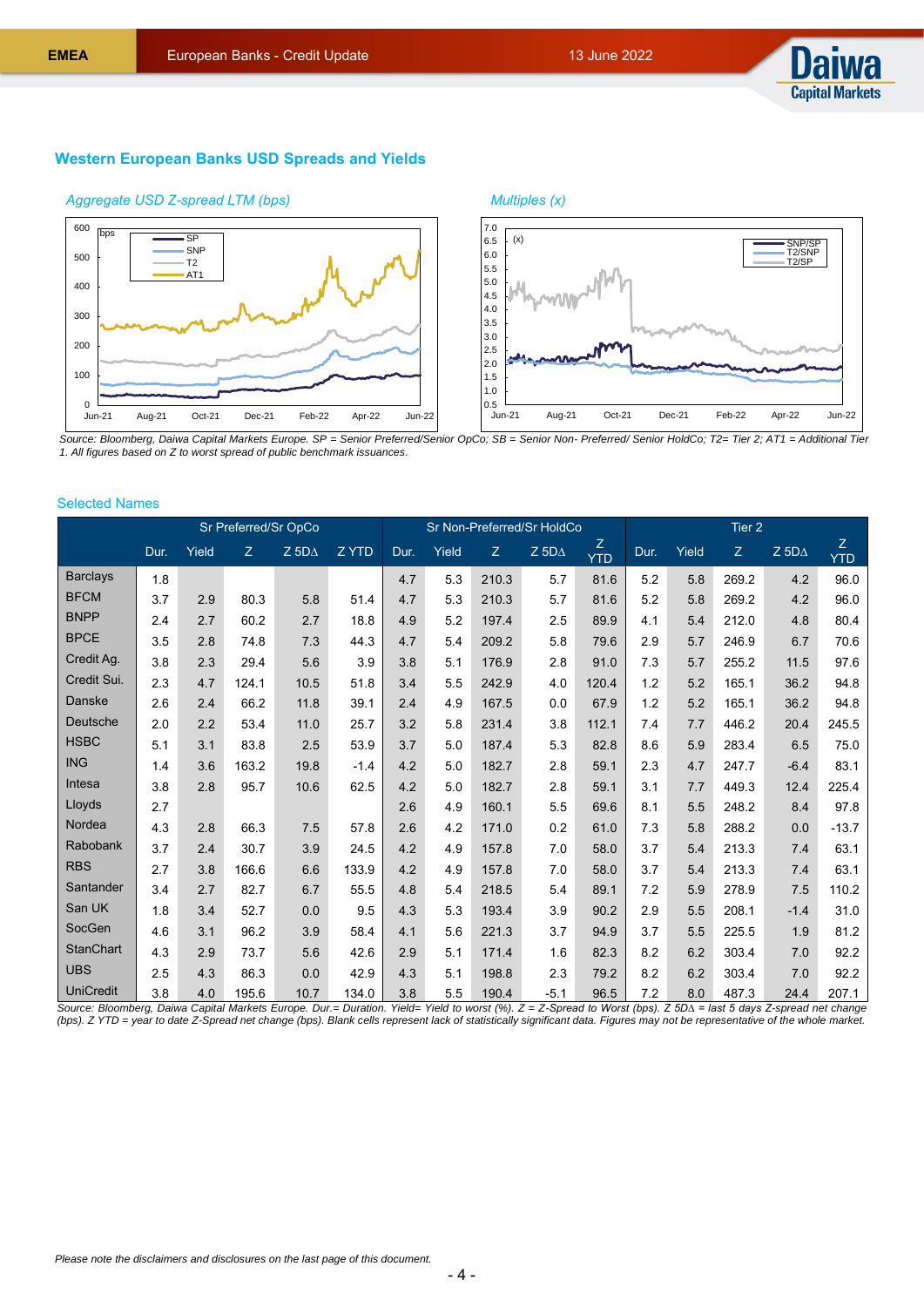

# **Credit Research**

## **Key contacts**

| London                                                                                      |                         |                  |
|---------------------------------------------------------------------------------------------|-------------------------|------------------|
| <b>Head of Research</b>                                                                     | Chris Scicluna          | +44 20 7597 8326 |
| Financials, Supras/Sovereigns & Agencies, ESG                                               | William Hahn            | +44 20 7597 5789 |
| Head of Translation, Economic and Credit                                                    | Mariko Humphris         | +44 20 7597 8327 |
| <b>Research Assistant</b>                                                                   | <b>Katherine Ludlow</b> | +44 20 7597 8318 |
| <b>Tokyo</b>                                                                                |                         |                  |
| <b>Domestic Credit</b>                                                                      |                         |                  |
| Chief Credit Analyst, Financials, Power, Communication, Wholesale Trade, Air Transportation | Toshiyasu Ohashi        | +81 3 5555 8753  |
| Local government, Government agency                                                         | Koji Hamada             | +81 3 5555 8791  |
| Electronics, Non-Banks, Real Estate, REIT, Retail trade, Chemicals, Iron & Steel, Marine    | Takao Matsuzaka         | +81 3 5555 8763  |
| Transportation, Pulp & Paper, Oil, Land Transportation                                      | Kazuaki Fujita          | +81 3 5555 8765  |
| Automobiles, Foods, Heavy equipment, Construction, Machinery                                | Ayumu Nomura            | +81 3 5555 8693  |
| <b>International Credit</b>                                                                 |                         |                  |
| Non-Japanese/Financials                                                                     | <b>Fumio Taki</b>       | +81 3 5555 8787  |
| Non-Japanese/Financials                                                                     | Hiroaki Fujioka         | +81 3 5555 8761  |
| Non-Japanese/Corporates                                                                     | <b>Stefan Tudor</b>     | +81 3 5555 8754  |
| <b>ESG</b>                                                                                  |                         |                  |
| <b>Chief Securitisation Strategist</b>                                                      | Koji Matsushita         | +81 3 5555 8778  |
| <b>Strategist</b>                                                                           | Shun Otani              | +81 3 5555 8764  |
| <b>Strategist</b>                                                                           | Takao Matsuzaka         | +81 3 5555 8763  |
|                                                                                             |                         |                  |

# **DAIR <GO>**

All of the research published by the London and New York research teams is available on our Bloomberg page at DAIR <GO>.

# Access our research at: <http://www.uk.daiwacm.com/ficc-research/research-reports>

This document is produced by Daiwa Securities Co. Ltd and/or its affiliates and is distributed by Daiwa Capital Markets Europe Limited. Daiwa Capital Markets Europe Limited is authorised and regulated by The Financial Conduct Authority, is a member of the London Stock Exchange and an exchange participant of Eurex. Daiwa Capital Markets Europe Limited and its affiliates may, from<br>time to time, to the extent per particular issuer of its securities. In addition, employees of Daiwa Capital Markets Europe Limited and its affiliates may have positions and effect transactions in such securities or options and may<br>serve as Directors of of a particular issuer before this material is published to recipients.

This publication is intended for investors who are MiFID 2 Professional (or equivalent) Clients and should not therefore be distributed to such Retail Clients. Should you enter into investment business with Daiwa Capital Markets Europe's affiliates outside the United Kingdom, we are obliged to advise that the protection afforded by the United Kingdom regulatory system may not apply; in particular,<br>the benefits of the Fin

Daiwa Capital Markets Europe Limited is part of Daiwa Securities Group Inc. Daiwa Securities Group Inc., its subsidiaries or affiliates, or its or their respective directors, officers and employees from time to time have trades as principals, or have positions in, or have other interests in the securities of the company under research including market making activities, derivatives in respect of such<br>securities or may hav with the company(s) covered in this research report. Therefore, investors should be aware that a conflict of interest may exist.

Daiwa Capital Markets Europe Limited has in place organisational arrangements for the prevention and avoidance of conflicts of interest. Our conflict management policy is available at http://www.uk.daiwacm.com/about-us/corporate-governance-regulatory. Regulatory disclosures of investment banking relationships are available at http://www.us.daiwacm.com/.

*Please note the disclaimers and disclosures on the last page of this document.*